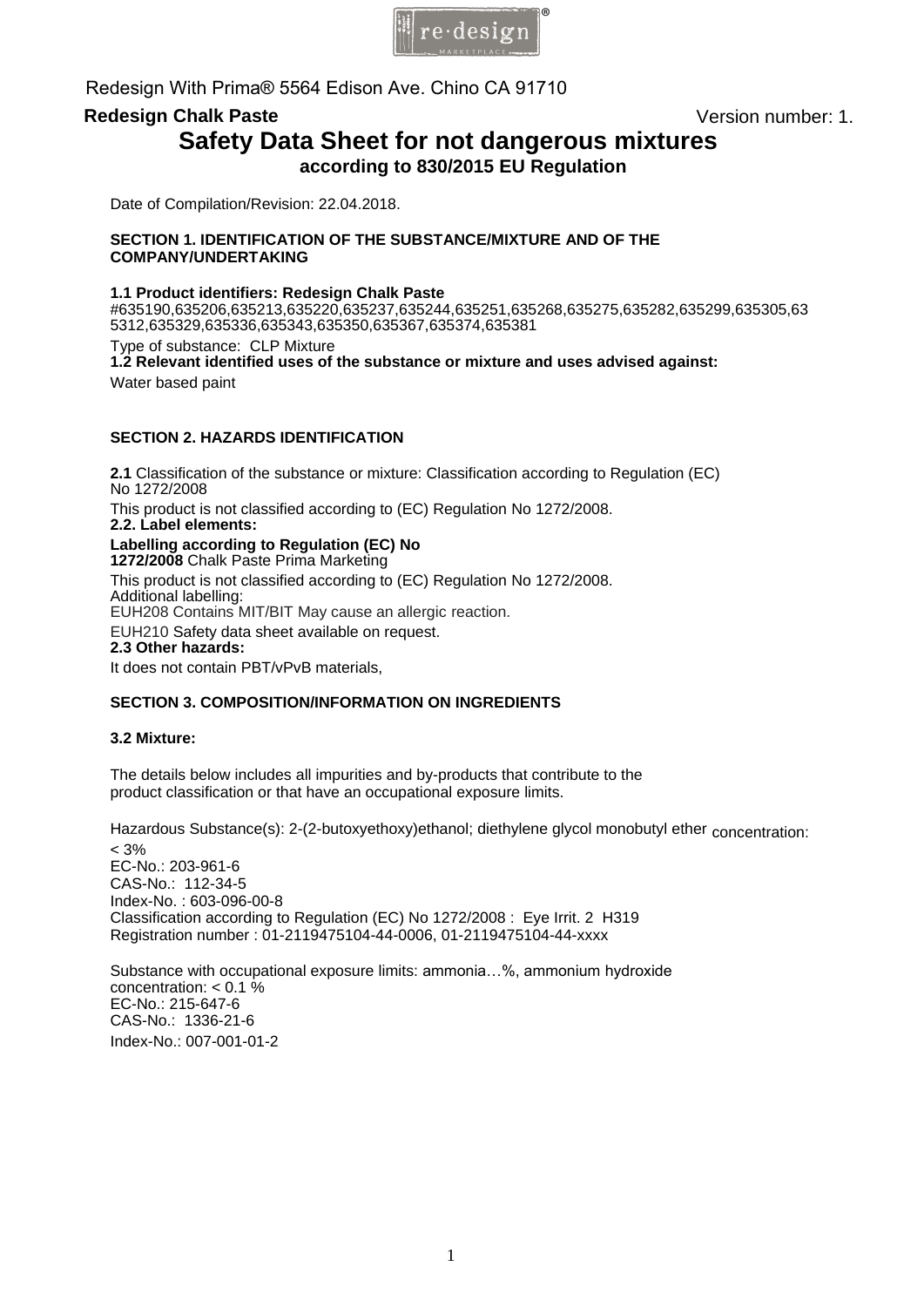Classification according to Regulation (EC) No 1272/2008 : Skin Corr. 1B H314, STOT SE 3 H335, Aquatic Acute 1 H400, Aquatic Chronic 2 H411 (SCL: STOT SE 3 H335: c >= 5%, Note B

Hazardous Substance(s): bronopol (INN); 2-bromo-2-nitropropane-1,3-diol; bronopol (INN); 2 bróm-2-nitropropán-1,3-diol concentration: < 0,02% EC-No.: 200-143-0 CAS-No.: 52-51-7 Index-No. : 603-085-00-8 Classification according to Regulation (EC) No 1272/2008 : Acute Tox. oral 4 (\*) H302, Acute Tox. dermal 4 (\*) H312, Skin Irrit. 2 H315, Eye Dam. 1 H318, STOT SE 3 H335, Aquatic Acute 1 H400 (M=10), Aquatic Chronic 1 H410 (M=1)

Note B: Certain substances (acids, alkalis, etc.) are in the form of aqueous solutions of different concentrations and should therefore be labeled differently as the degree of danger varies depending on the concentration. The items supplemented with Note B has a general description :

… % nitric acid. In this case, the supplier of the substance must indicate the concentration of the solution on the label. Unless otherwise stated, it is to be assumed that the percentage concentration is expressed as a percentage by weight.

Refer to Section 16 for full details of hazard statements and Notas.

## **SECTION 4. FIRST AID MEASURES**

## **4.1 Description of necessary first-aid measures:**

### **General:**

In all cases of doubt, or when symptoms persist, seek medical attention. Never give anything by mouth to an unconscious person.

## **Inhalation:**

Usually there is no need for first aid.

Keep patient calm, remove to fresh air, if necessary, seek medical attention.

#### **Eye contact:**

Wash affected eyes for at least 15 minutes under running water with eyelids held open. Consult a doctor in case of persistent symptoms or complaints.

#### **Skin contact:**

Wash thoroughly with soap and water.

### **Ingestion:**

Usually there is no need for first aid.

Rinse mouth. When symptoms persist, seek medical attention.

**4.2 Most important symptoms and effects, both acute and delayed:**

From symptoms and effects we do not have any information.

**4.3 Indication of immediate medical attention and special treatment needed:** Treat symptomatically.

## **SECTION 5. FIREFIGHTING MEASURES**

## **5.1 Extinguishing media**

#### **Suitable extinguishing media**

Use extinguishing media that is suitable for the extinguishing of burning agents in the environment. Not to be used : Not known.

#### **5.2 Special hazards arising from the substance or mixture**

The product is not flammable. In case of fire hazardous vapors, gases may be formed.

## **5.3 Advice for firefighters**

Wear self-contained breathing apparatus and protective clothing. Use fine water spray to cool endangered containers. Collect contaminated extinguishing water separately, do not allow to reach sewage or effluent systems.

## **SECTION 6. ACCIDENTAL RELEASE MEASURES**

## **6.1 Personal precautions, protective equipment and emergency procedures**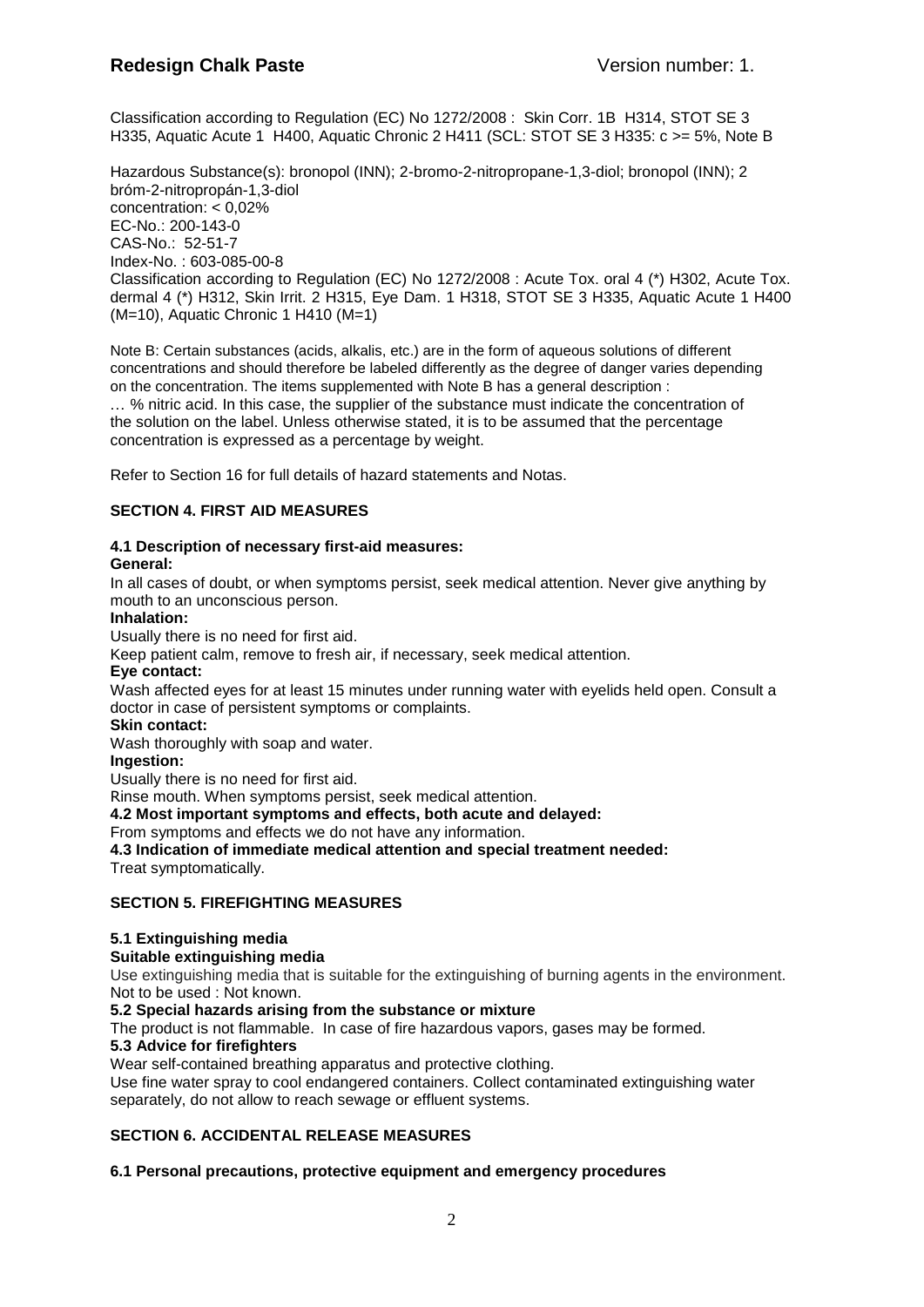Remove the unauthorized persons. Handle in accordance with good industrial hygiene and safety practice. Avoid contact with skin and eyes. Provide adequate ventilation.

### **6.2 Environmental precautions**

Do not allow to enter drains or watercourses.

## **6.3 Methods and materials for containment and cleaning up**

Small spills: Soak up with cloth. For residues: Pick up with suitable absorbent material (e.g. sand, earth, and similar inert absorbent). Dispose of absorbed material in accordance with regulations. Wash the contaminated area with plenty of water.

### **6.4 Reference to other sections**

Use personal protective equipment recommended in section 8. For disposal see section 13.

## **SECTION 7. HANDLING AND STORAGE**

## **7.1 Precautions for safe handling**

No special measures are required.

Avoid contact with skin and eyes. Do not breathe vapours. Provide adequate ventillation. Do not eat, drink or smoke while working. Wash hands before breaks and at the end of workday. **7.2 Conditions for safe storage, including any incompatibilities** Keep container tightly closed in a cool, well-ventilated place.

**7.3 Specific end uses** See section 1.2

# **SECTION 8. EXPOSURE CONTROLS/PERSONAL PROTECTION**

### **8.1 Control parameters**

**Components with workplace control parameters 112-34-5: 2-(2-butoxyethoxy)ethanol; diethylene glycol monobutyl ether** TWA value 67.5 mg/m3 ; 10 ppm (OEL (EU)) indicative STEL value 101.2 mg/m3 ; 15 ppm (OEL (EU)) indicative **7664–41–7 ammonia:** TWA Value 14 mg/m3 .20 ppm (2000/39/EC; 2000.06.16.) STEL 36 mg/m3, 50ppm (2000/39/EC; 2000.06.16.) **DNEL 112-34-5: 2-(2-butoxyethoxy)ethanol; diethylene glycol monobutyl ether** worker: Long-term exposure - systemic and local effects, Inhalation: 67.5 mg/m3, 10 ppm worker: Short-term exposure- local effects, inhalation: 101,2 mg/m3, 15 ppm worker: Long-term exposure – systemic effects, dermal: 83 mg/kg consumer: Short-term exposure - local effects, Inhalation: 60,7 mg/m3 consumer: Long-term exposure - systemic and local effects, Inhalation: 40,5 mg/m3 consumer: Long-term exposure- systemic effects, dermal: 50 mg/kg consumer: Long-term exposure- systemic effects, oral: 5 mg/kg **PNEC** freshwater: 1,1 mg/l marine water: 0.11 mg/l intermittent release: 11 mg/l sediment (freshwater): 4,4 mg/kg sediment (marine water): 0.44 mg/kg STP: 200 mg/l oral (secondary poisoning): 56 mg/kg soil: 0.32 mg/kg **DNEL: 7664–41–7 ammonia:**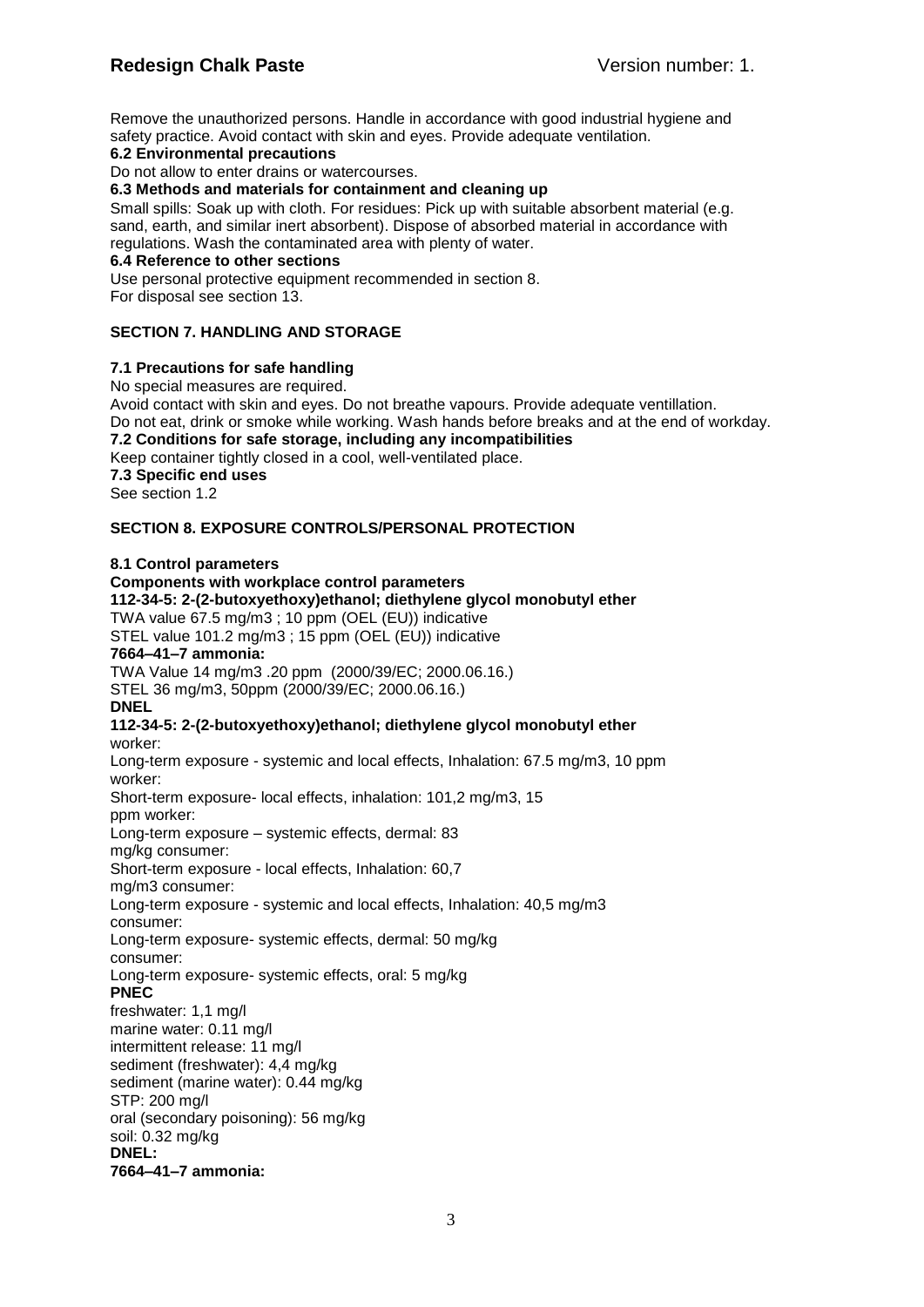worker:

Short-term exposure - local effects, Inhalation: 36 mg/m3

worker: Long-term exposure- local effects: 14 mg/m3

worker:

Long-term exposure - systemic and local effects: 47,6 mg/m3

consumer:

Short-term exposure - local effects, Inhalation: 7,2 mg/m3

consumer:

Long-term exposure- systemic effects, inhalation:2,8

mg/m3 consumer:

# Long-term exposure - systemic and local effects, Inhalation: 23,8 mg/m3

worker, consumer:

Local effects, dermal: no data (corrosive)

worker, consumer:

Long-term and short-term exposure, dermal: 6,8 mg/kg bw/d

consumer:

Long-term and short-term exposure, oral: 6,8 mg/kg bw/d

# **8.2 Exposure controls**

# **Appropriate engineering controls**

Handle in accordance with good industrial hygiene and safety practice. Local or general extraction system is recommended in order to keep the exposure as low as possible. Safety shower, eyewash is recommended.

# **Personal protective equipment**

# **Eye/face protection**

Safety glasses with side-shields according to EN 166.

**Skin protection**

Protective gloves according to EN 374. can be used, but in normal case it is not necessary. Observe glove manufacturer's instructions concerning penetrability and breakthrough time.

## **Body Protection**

Protective clothing according to EN ISO 20345

# **Respiratory protection**

Provide good ventilation of working area. Wear respiratory protection if ventilation is inadequate. **Environmental exposure controls**

Check emissions of the local exhaust system during the production in order to comply with environmental protection requirements

# **SECTION 9. PHYSICAL AND CHEMICAL PROPERTIES**

# **9.1 Information on basic physical and chemical properties**

- (a) Appearance: mild viscous liquid, Colour: product-specific
- (b) Odour: characteristic
- (c) Odour threshold: not determined
- (d) pH: 7,5-8,5
- (e) Melting point/freezing point: not determined
- (f) Initial boiling point and boiling range: not determined
- (g) Flash point: not determined
- (h) Evaporation rate: not determined
- (i) Flammability (solid, gas): Not applicable (non-flammable liquid).
- (j) Upper/lower flammability or explosive limits: Not applicable (non-flammable / nonexplosive liquid).
- (k) Vapour pressure: not determined
- (l) Vapour density: not determined
- (m) Relative density: 1,5-1,7 g/cm3
- (n) Solubility(ies): soluble in water
- (o) Partition coefficient: n-octanol/water: not determined
- (p) Auto-ignition temperature: not determined
- (q) Decomposition temperature: not determined
- (r) Viscosity: not determined
- (s) Explosive properties: product is not explosive.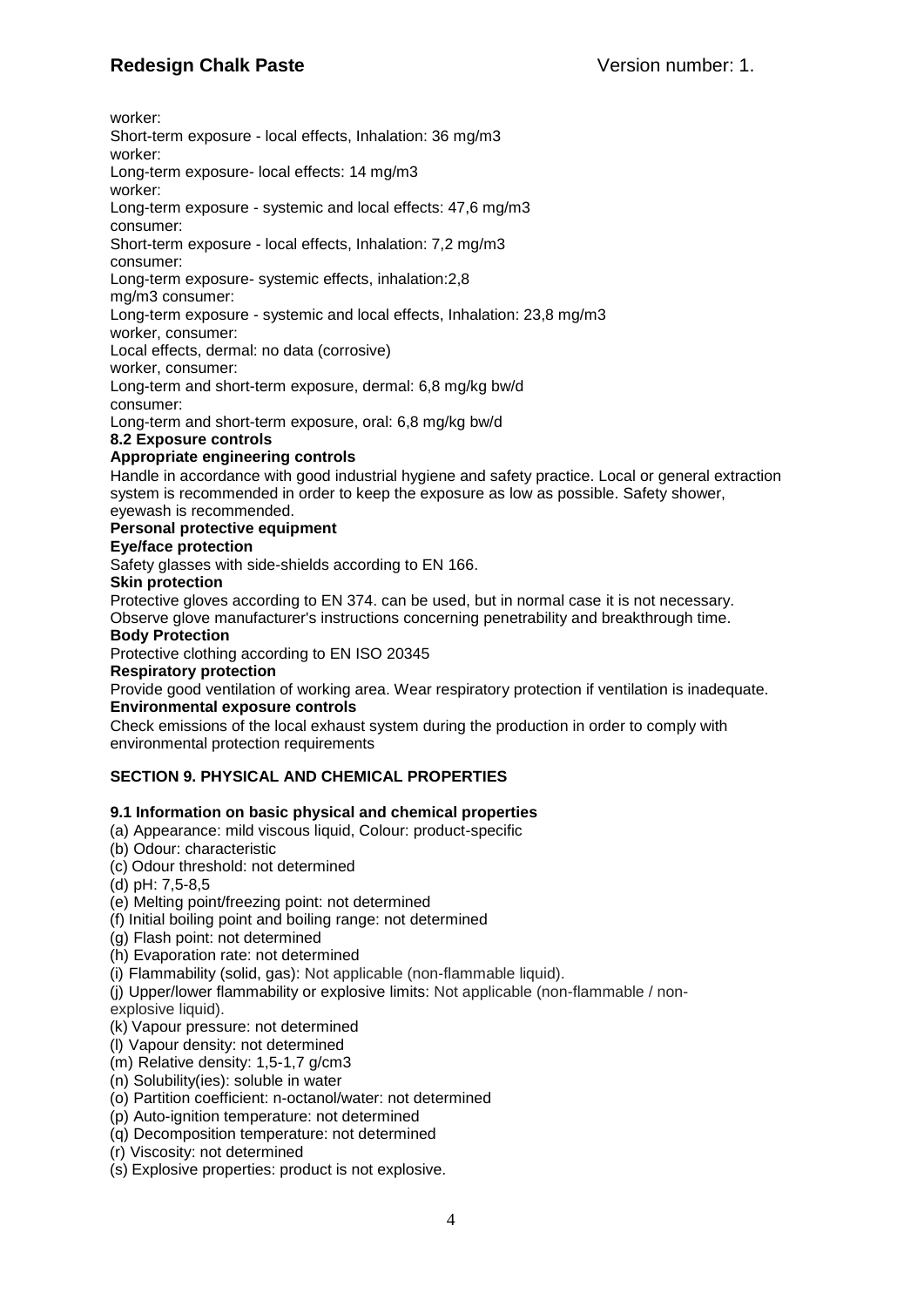(t) Oxidising properties. non-oxidizing **9.2. Other information**  No data available

# **SECTION 10. STABILITY AND REACTIVITY**

## **10.1 Reactivity**

No hazardous reactions can be expected under normal handling and storage **10.2 Chemical stability** Stable under recommended storage and handling conditions. **10.3 Possibility of hazardous reactions** No dangerous reaction in normal use. **10.4 Conditions to avoid** Not known. **10.5 Incompatible materials** Strong oxidizing agents. **10.6 Hazardous decomposition products** Not known in normal use.

# **SECTION 11. TOXICOLOGICAL INFORMATION**

## **11.1 Information on toxicological effects**

There are no data available on the preparation itself.

(a) acute toxicity: Based on available data, the classification criteria are not met

The product does not contain components of acute toxicity-classified at or above the general classification limits.

(b) skin corrosion/irritation: Based on available data, the classification criteria are not met The product does not contain components of skin corrosion or skin irritation at or above the general classification limits.

(c) serious eye damage/irritation: Based on available data, the classification criteria are not met The product does not contain components which damage or irritating to eyes at or above the general classification limits.

(d) respiratory or skin sensitisation: Based on available data, the classification criteria are not met. The product does not contain components classified as skin sensitization at or above the general classification limits.

(e) germ cell mutagenicity: Based on available data, the classification criteria are not met.

(f) carcinogenicity: Based on available data, the classification criteria are not met The product does not contain carcinogenic components.

(g) reproductive toxicity: Based on available data, the classification criteria are not

met The product does not contain components of reproductive toxicity.

(h) STOT-single exposure: Based on available data, the classification criteria are not met

The product does not contain a single exposure specific target organ toxicity-classified components in the general classification limit values or concentration above.

(i) STOT-repeated exposure: Based on available data, the classification criteria are not met The product does not contain components classified as repeated-exposure target organ toxicity at or above the general classification limits. The product does not contain components classified with aspiration toxicity.

(j) aspiration hazard: Based on available data, the classification criteria are not met **Components:**

112-34-5: 2-(2-butoxyethoxy)ethanol; diethylene glycol monobutyl ether

LD50 mouse (oral): 2.410 mg/kg (OECD 401)

LC50 rat (inhalation):  $> 29$  ppm 2 h (IRT)

LD50 rabbit (dermal): 2.764 mg/kg (OECD 402)

7664–41–7 ammonia:

LD50: rat (oral) 350 mg/kg bw, (OECD 401)

LC50 rat male (inhalation): 9.850 mg/m3, 1 h

LC50 rat female (inhalation): 13.770 mg/m3, 1 h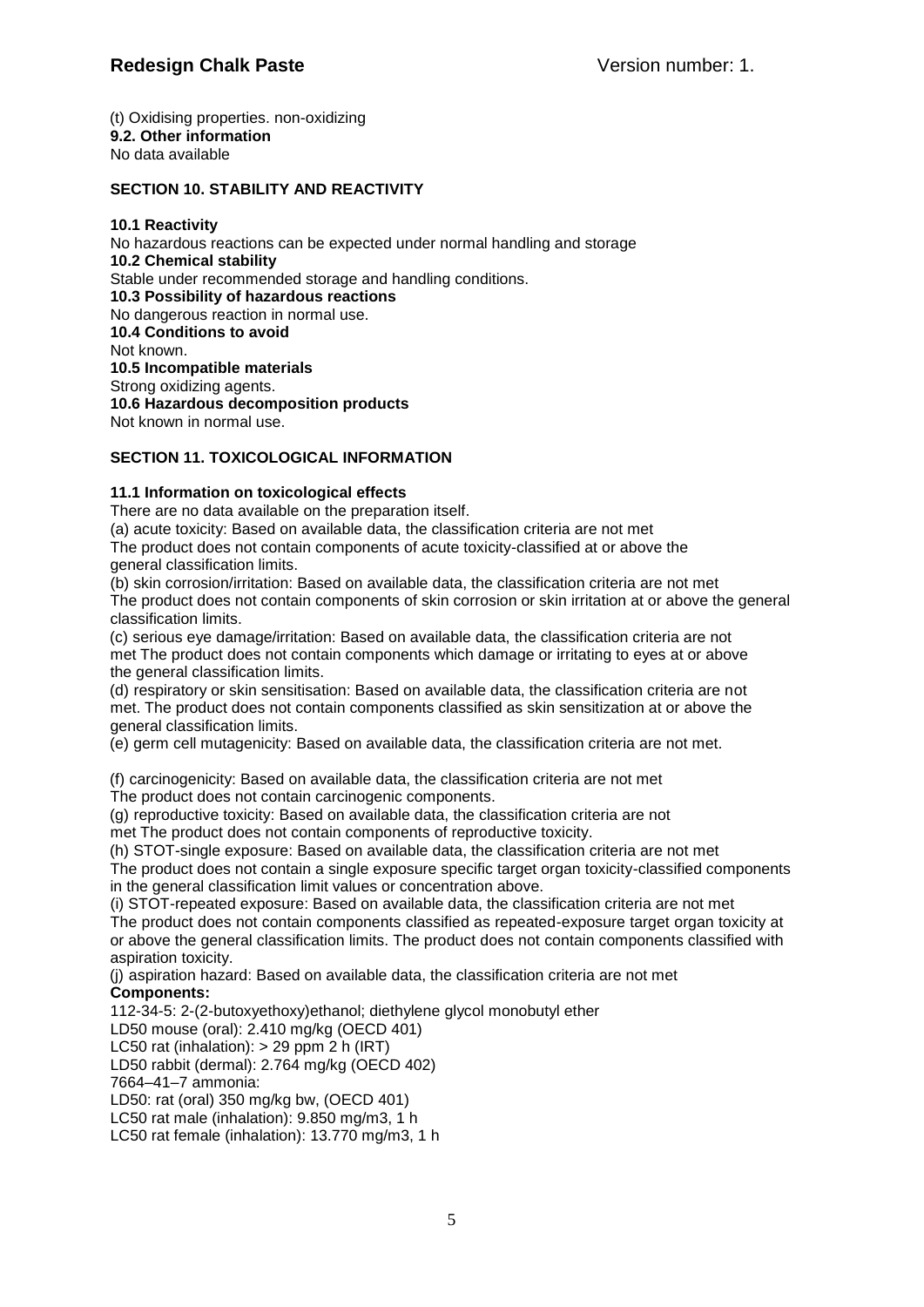# **SECTION 12. ECOLOGICAL INFORMATION**

# **12.1 Toxicity**

There are no data available on the preparation itself. Based on available data, the classification criteria are not met **Components:** 2-(2-butoxyethoxy)ethanol; diethylene glycol monobutyl ether LC50 (96 h) 1.300 mg/l, Lepomis macrochirus (OECD 203, static (nominal concentration) EC50 (48 h) > 100 mg/l, Daphnia magna (92/69/EWG, C.2, static (nominal concentration) EC50 (96 h) > 100 mg/l (Növekedési sebesség), Scenedesmus subspicatus (OECD 201, static (nominal concentration) EC10 (30 min) > 1.995 mg/l, industrial activated sludge (OECD 209, aquatic) (nominal concentration) ammonia: LC50: 0,068 mg NH3/l, 96 h, gorbusalazac (Oncorhynchus gorbuscha) LC50: 101 mg NH3/l, 48 h, Daphnia magna , short-term, ASTM E 729-80 EC50: 2700 mg NH3/l, 18 np, Chlorella vulgaris **12.2 Persistence and degradability Biodegradability** No relevant information available. **Components:** 2-(2-butoxyethoxy)ethanol; diethylene glycol monobutyl ether Readily biodegradable to OECD criteria Ammonia: Readily biodegradable Bronopol: Readily biodegradable > 70 % (Activated sludge, OECD 301B, modified Sturm test) (REACH dossier). **12.3 Bioaccumulative potential Components:** 2-(2-butoxyethoxy)ethanol; diethylene glycol monobutyl ether significant accumulation in living organisms is not expected ammonia: does not accumulate biologically Bronopol: in living body is not enriched up BCF: 3,16 (calculated, EPIWIN). Partition coefficient: log Ko/v:0.22 (OECD 107, S3658) **12.4 Mobility in soil** The product is water-soluble. No further relevant information available. **12.5 Results of PBT and vPvB assessment** The product does not fulfill the criteria for PBT(Persistent/bioaccumulative/toxic) and vPvB (very persistent/very bioaccumulative). **12.6 Other adverse effects** Not known.

## **SECTION 13. DISPOSAL CONSIDERATIONS**

### **13.1 Waste treatment methods**

Do not dispose of together with household waste. In accordance with local and national regulations.

Non-hazardous waste, but the generation of waste should be avoided or minimized wherever possible. Do not allow into drains or water courses. The waste packaging can be recycled.

# **SECTION 14. TRANSPORT INFORMATION**

**Transportation for non-hazardous goods.**

**14.1 ADR/RID, IMDG, IATA: UN number:** Not applicable. **14.2 ADR/RID, IMDG, IATA: UN proper shipping name:** Not applicable. **14.3 ADR/RID, IMDG, IATA: Transport hazard class(es):** Not applicable. **14.4 ADR/RID, IMDG, IATA: Packing group:** Not applicable. **14.5 Environmental hazards: No**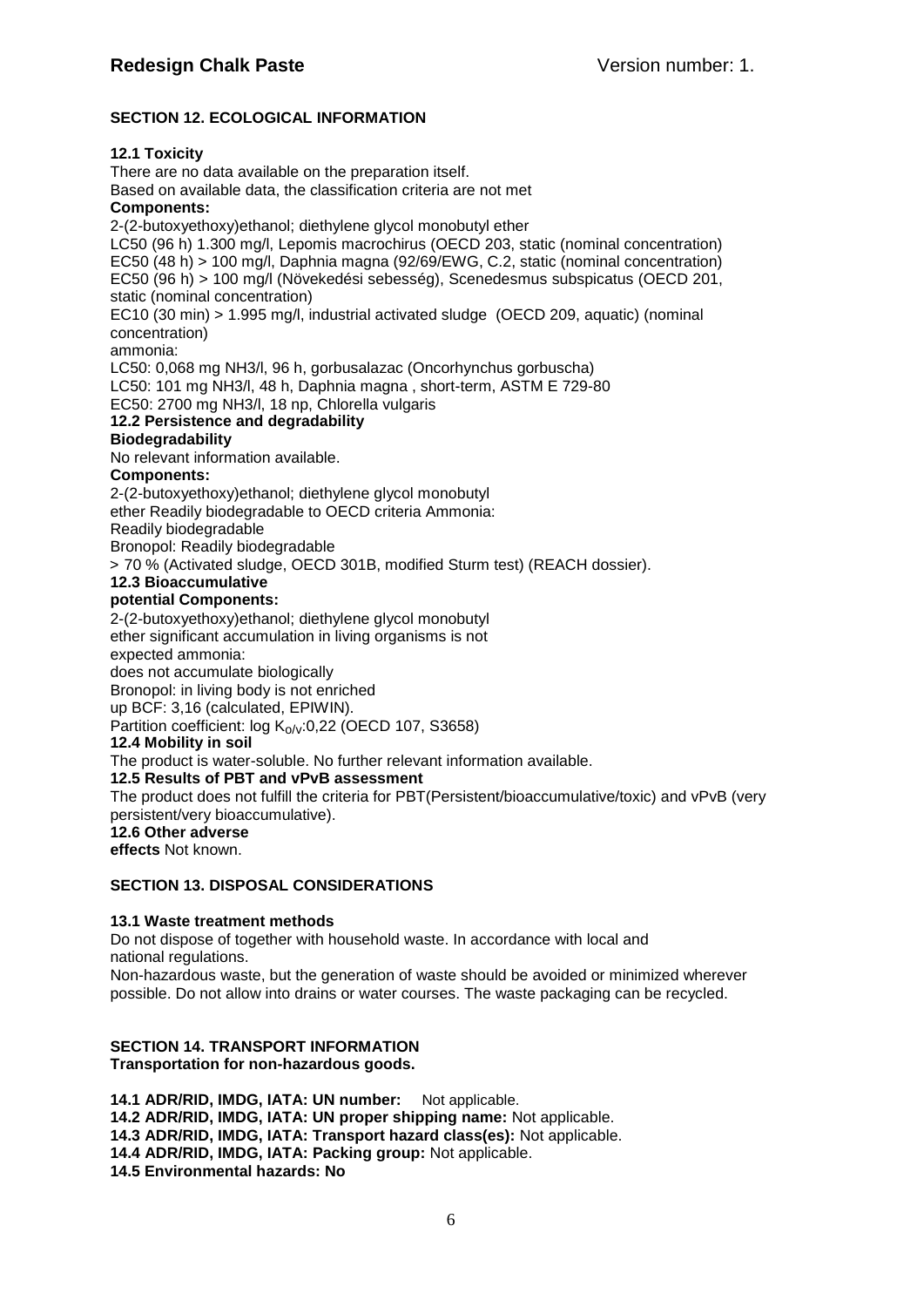**14.6 Special precautions for user:** Handle in accordance with good industrial hygiene and safety practice.

**14.7 Transport in bulk according to Annex II of MARPOL 73/78 and the IBC Code** Not applicable.

## **SECTION 15. REGULATORY INFORMATION**

This safety datasheet complies with the requirements of Regulation (EC) No. 1907/2006. **15.1 Safety, health and environmental regulations/legislation specific for the substance or mixture**

According to the local regulation. For product there are no special requirements. CAS 112-34-5: diethylene glycol monobutyl ether

The substance is subject to a labeling obligation (REACH Annex XVII.)

**15.2 Chemical Safety Assessment**

Chemical safety assessment has not been carried out./ not required.

## **SECTION 16. OTHER INFORMATION**

### **Data Sources:**

The previously-classified hazardous materials list Internet database of chemical substances Safety data sheets of components

The classification was prepared according to the 1272/2008/EK Regulation: This product is not classified according to (EC) Regulation No 1272/2008.- based on calculation method

LIST OF RELEVANT H-PHRASES IN SECTION 3 **H-Phrases**

- H302 Harmful if swallowed
- H312 Harmful in contact with skin
- H314 Causes severe skin burns and eye damage
- H315 Causes skin irritation
- H319 Causes serious eye irritation
- H318 Causes serious eye damage
- H335 May cause respiratory irritation
- H400 Very toxic to aquatic life
- H410 Very toxic to aquatic life with long lasting effects effects
- H411 Toxic to aquatic life with long lasting effects

### **Abbreviations:**

Acute Tox. 4 Acute Toxicity Category 4 Skin Corr. 1B Skin Corrosion/irritation, Category 1B Skin Irrit. 2 Skin Irritation Category 2 Eye Irrit. 2 Eye Irritation, Catergory 2 Eye Dam. 1 Eye Damage Category 1 STOT SE 3 Specific target organ toxicity – single exposure Category 3 Aquatic Acute 1 Aquatic Acute Category 1 Aquatic Chronic 1 Aquatic Chronic Category 1 Aquatic Chronic 2 Aquatic Chronic Category 2

SCL: Specific Concentration limit EK / EU European community/European union EGK European Economic Community DNEL Derived No Effect Level PNEC Predicted No Effect Concentration CLP Regulation on Classification, Labelling and Packaging of Substances and Mixtures / CAS Chemical Abstracts Service UN / ENSZ United Nations